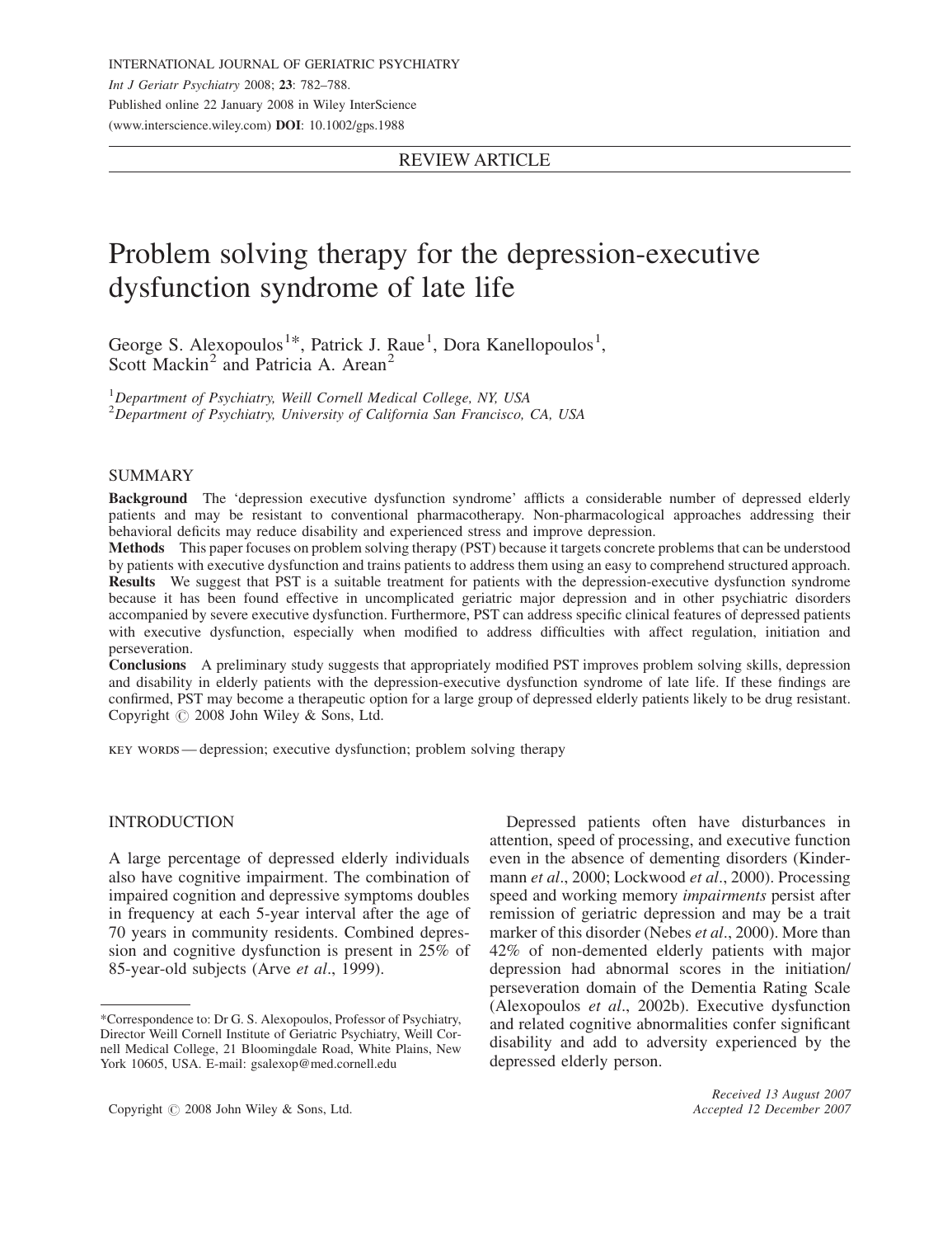## A PATIENT WITH DEPRESSION AND EXECUTIVE DYSFUNCTION

Mrs Q, a 79-year-old woman, developed depression after her daughter, who was her main support, moved to another state. The patient reports that her daughter was her 'touchstone', the person she could count on to help her with day-to-day activities, and could be relied on in a crisis. Since the move, Mrs Q reports being unable to conduct even the simplest tasks, such as grocery shopping, preparing meals, and keeping track of the medicine she must take. Upon further probing, she reports that when faced with having to complete these tasks, she finds them difficult to do––she cannot decide what she needs to buy, what she should eat, or how to develop a plan to remember taking her medicines. Her typical day starts with her intention to pay her bills, or to call her landlord about problems in her apartment, but instead she spends all day in her nightgown and accomplishes none of these tasks. In addition, she reports feeling tired and unmotivated, neglects her appearance, and has given up cooking and doing work around the house. Mrs Q complains of depressed mood and indicates that there is little reason for her to go on. Further, she reports that while she was always a bit of a procrastinator, it has only been since her daughter moved away that she began having difficulty with every-day activities. Her medical status is stable but she has a history of hypertension, atrial fibrillation, and a transient ischemic episode which resulted in reversible aphasia and right-sided hemiparesis 6 months earlier. On examination, Mrs Q is disheveled, her response to questions is retarded, and she is somewhat suspicious when presented with questions that she cannot readily understand. Her Mini Mental Examination score is 27. She is only able to list nine items that one can buy in a supermarket in 1 min and has a Stroop score 2 SD below the mean of normal elderly persons.

#### THE DEPRESSION-EXECUTIVE DYSFUNCTION SYNDROME OF LATE LIFE

This syndrome has been conceptualized as a major depression with prominent frontostriatal dysfunction and has a clinical presentation consistent with medial frontal lobe syndrome. Elderly patients with major depression and executive dysfunction have more psychomotor retardation and apathy, and less agitation, guilt, and insight into their condition than cognitively unimpaired depressed patients (Alexopoulos et al., 2002b). Executive dysfunction and impaired processing speed persist after remission of geriatric depression (Butters et al., 2000; Murphy and Alexopoulos, 2004). Although executive dysfunction sometimes progresses into dementia, most depressed elders with executive dysfunction do not become demented (Murphy and Alexopoulos, 2004).

Regardless of its etiology, executive dysfunction confers significant disability (Nadler et al., 1993; Grigsby et al., 1998). Executive dysfunction is the cognitive impairment most likely to result in impairment of instrumental activities of daily living (IADL) in depressed elderly patients (Kiosses et al., 2001). In fact, geriatric depression contributes to IADL impairment mainly in patients with executive dysfunction, while it has limited impact on the function of patients with unimpaired executive function (Kiosses et al., 2001). These observations suggest that executive dysfunction is persistent and disabling. It has been proposed that fronto-striato-limbic abnormalities predispose to both depressive symptoms and executive dysfunction in older adults (Alexopoulos, 2002). This view is supported by clinical as well as brain structure and brain function studies (Alexopoulos, 2005).

## TREATMENT RESPONSE OF GERIATRIC DEPRESSION WITH EXECUTIVE DYSFUNCTION

Several studies suggest that executive dysfunction compromises treatment outcomes in elderly patients treated with antidepressants. Specifically, impairment in some executive functions predict poor or slow response to antidepressant treatment (Leuchter et al., 1994; Hickie et al., 1995; Simpson et al., 1998; Kalayam and Alexopoulos, 1999; Potter et al., 2004; Alexopoulos et al., 2005) as well as early relapse and recurrence of geriatric depression (Alexopoulos et al., 2000). The association of DRS-IP with poor or delayed response was noted both in demented and nondemented depressed subjects. Furthermore, microstructural abnormalities lateral to the anterior cingulate gyrus (Alexopoulos et al., 2002a) and high amplitude of the frontal error negative wave during performance of tasks requiring anterior cingulate functional integrity were associated both with poor executive dysfunction and poor response to selective serotonin reuptake inhibitors (Kalayam and Alexopoulos, 2003).

Executive dysfunction may be part of minimal cognitive impairment, subclinical stage dementing disorders, pronounced aging-related cognitive changes, and medical disorders. Regardless of its causes, executive dysfunction appears to have a specific relationship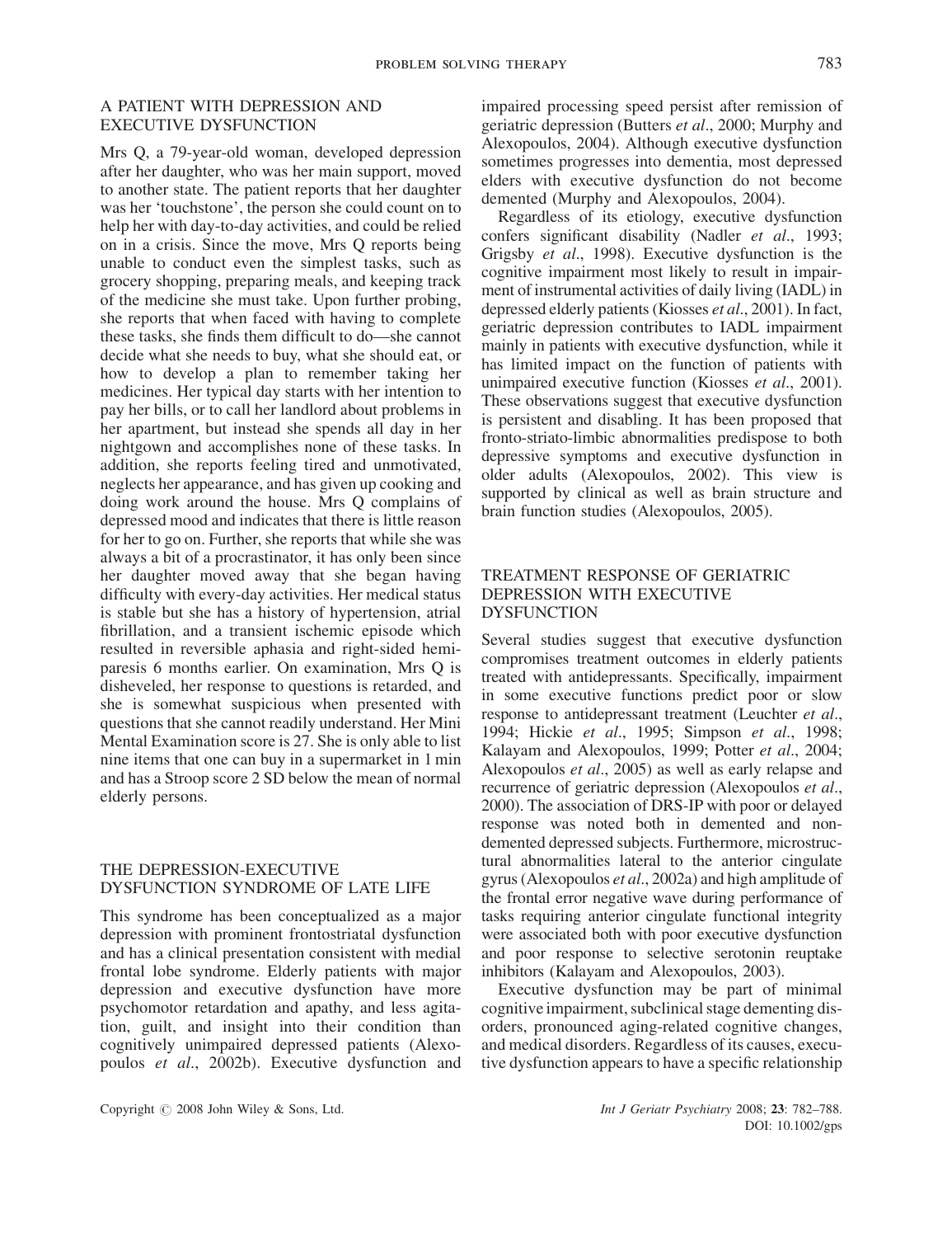to poor and unstable drug response, while overall cognitive impairment, memory impairment, medical burden, and disability did not influence the course of geriatric depression (Alexopoulos et al., 2000). The efficacy of antidepressants may not be influenced by overall medical burden (Small et al., 1996). Similarly, the depression of patients with dementing disorders (Nyth et al., 1992; Merriam et al., 1988; Katona et al., 1998) responds to antidepressant drug treatment at rates equal to those of non-neurologically impaired patients. Therefore, broad neurological brain abnormalities do not appear to interfere with antidepressant drug response unless they impair neural systems responsible for executive function.

The above findings suggest that treatment with antidepressant drugs may be insufficient for depressed elderly patients who also have executive dysfunction. Fronto-striato-limbic abnormalities underlying geriatric depression with executive dysfunction may be responsible for its poor or partial response to drug treatment (Alexopoulos et al., 2002a; Kalayam and Alexopoulos, 2003; Alexopoulos et al., 2007). Investigating the efficacy of agents that augment neurotransmitter systems participating in frontostriatal circuitry, e.g. dopamine, acetylcholine and opioids may be an appropriate strategy for helping depressed elderly patients with executive dysfunction.

Depressed patients with executive dysfunction have significant behavioral deficits, including inability to plan, initiate, sequence, and terminate their action when a specific task is complete. Their behavioral deficits, when combined with the hopelessness and resignation of depression, lead to a continuous experience of adversity as little gets done and problems accumulate. Non-pharmacological treatments may be an alternative to novel pharmacological approaches, as their main goal is to improve patients' ability to cope with their environment. A variety of non-pharmacological treatments have been found effective in geriatric depression (Morris and Morris, 1991; Cuijpers et al., 2006; Arean and Alexopoulos, 2007; Miller and Reynolds, 2007; Gum et al., 2007; Lynch et al., 2007; Schulberg et al., 2007). While such treatments may not alter the brain impairment leading to abnormal executive functions, focused non-pharmacological therapies have been effective in the depression of older patients (Niederehe, 1994, 1996). Moreover, the behavioral deficits of patients with depression and executive dysfunction can be addressed with focused psychotherapies. Thus a treatment that imparts problem solving skills may improve depressive symptoms and disability regardless of presence, or absence of improvement, in neuropsychological tests of executive functions.

## Problem solving therapy

PST originated from the observation that depressed patients use inadequate or inappropriate approaches in addressing their problems (Nezu and Ronan, 1988). A central premise of PST is that all psychotherapies implicitly help people to become better managers of their daily lives, in effect, to become better at solving problems. Therefore, explicit training in effective problem solving is an efficient method of treating depression. PST itself imparts problem solving skills by teaching patients a structured approach for selecting a problem to address, a method for reviewing potential solutions, and an approach for selecting and implementing the most appropriate solution. Patients are first introduced to the view that depression is either caused or exacerbated by problems the patient is having difficulty solving, since ineffective attempts to solve problems lead to hopelessness and deepening of depression. Successful problem resolution imparts hope, reduces the experience of stress caused by accumulating problems, and ultimately improves depression. After creating a problem list, the patient is taught the problem solving method, which consists of seven steps: problem orientation (how to recognize that a problem exists), problem definition (breaking the problem down into concrete components), goal setting (defining the preferred outcome), solution generation (brainstorming as many solutions as possible to reach the preferred goal), decision making (selecting the most feasible and effective solution), implementation (planning when and how to use the solution), and solution verification (evaluating the effectiveness of the solution). A critical component of PST is behavioral activation; patients are encouraged to balance their problem solving with pleasurable activities. Often in the early phases of PST, more severely depressed patients will use the PST method to develop a plan to engage in pleasant activities. Patients are taught PST in a step-by-step approach over a 5-week period, and then for the remaining 7 weeks of treatment, continue to use the PST method on other problems on their problem list.

We argue that problem solving therapy (PST) is a promising non-pharmacological treatment for depressed elderly patients with executive dysfunction because there is evidence that PST can: (1) treat depressive symptoms; (2) improve behavioral problems of patients with executive dysfunction; and (3)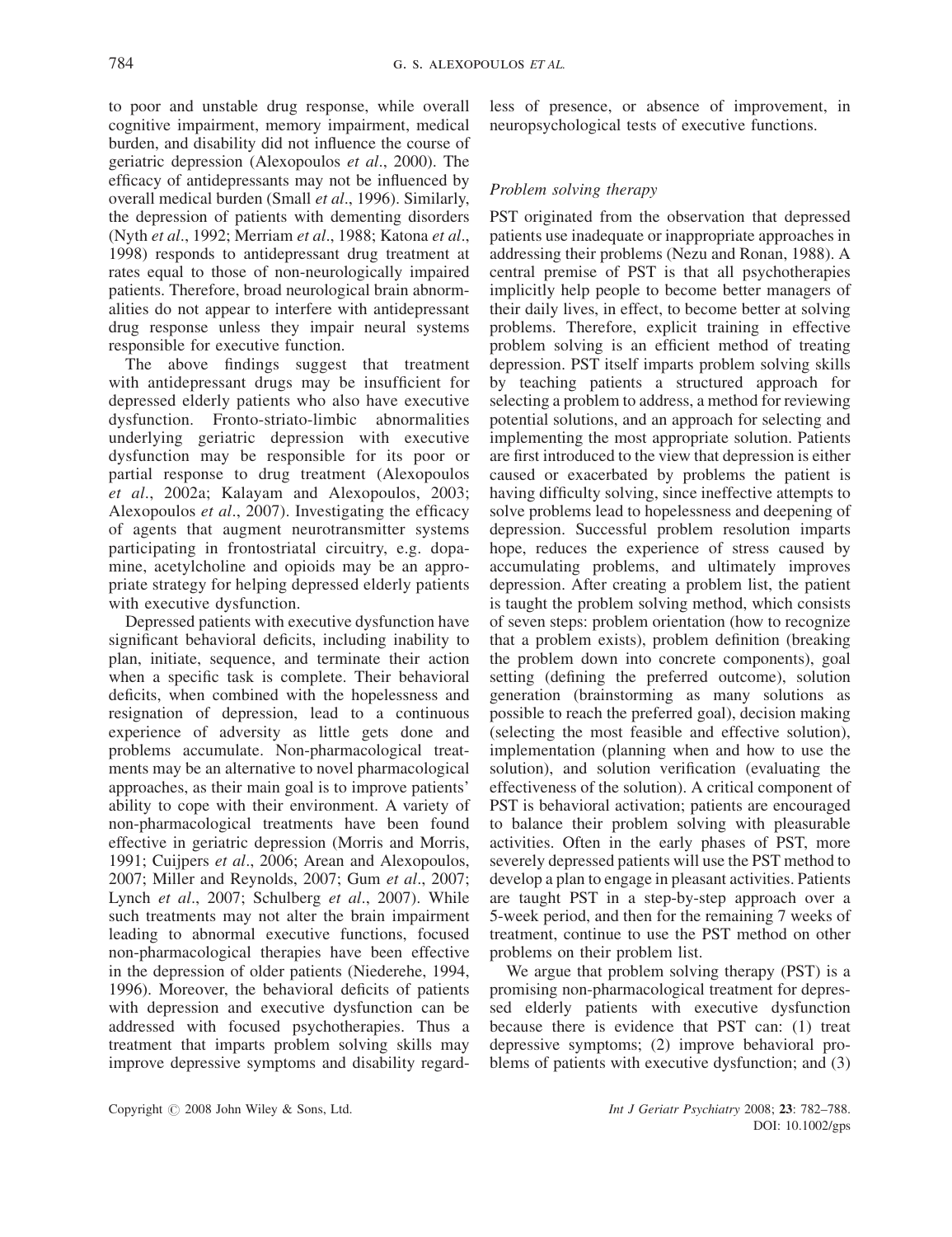address specific clinical features of depressed patients with executive dysfunction.

#### Efficacy of PST in depression

PST has been found efficacious in the treatment of uncomplicated major depression (Arean et al., 1993). Controlled studies have shown that PST is effective in major depression of younger patients (Nezu, 1986; Nezu and Perri, 1989), medical patients (Mynors-Wallis, 1996; Mynors-Wallis et al., 1997, 2000), and mildly retarded adults (Nezu et al., 1991, 1998). A recent meta-analysis of PST for major depression found that the average effect size for PST in the treatment of depression across populations is 0.83, indicating that when compared to other behavioral interventions, PST is a particularly powerful depression intervention (Cuijpers *et al.*, 2006).

#### Efficacy of PST in behavioral problems of patients with executive dysfunction

PST has been found effective in improving initiation and completion of tasks in populations with significant executive dysfunction (Liberman and Corrigan, 1993; Tarrier et al., 1993; Heinssen et al., 2000). Training in social problem solving skills is a crucial component of rehabilitation for schizophrenic patients, a population with pronounced executive dysfunction (Liberman and Corrigan, 1993; Heinssen et al., 2000). Programs implementing problem solving treatments improve social adjustment in the community, raise quality of life, and lower relapse rates compared to programs that do not employ this type of skill training (Liberman and Corrigan, 1993; Liberman, 1994; Liberman et al., 1998; Heinssen et al., 2000; Leclerc et al., 2000). Typically, schizophrenic patients have more severe executive dysfunction than the population of depressed patients with executive dysfunction.

The specific skills taught in PST directly target the behavioral problems of depressed patients with executive dysfunction. Going back to the case of Mrs Q, she reported having trouble getting started on everyday tasks, accomplishing nothing by nighttime. PST addresses problems with initiation by teaching patients strategies to recognize when they should implement the problem solving steps (through problem orientation strategies), and how to implement their chosen solution (using external prompts in the environment to initiate a plan). Mrs Q also reported having difficulty conducting everyday activities, such as shopping, and in her case this problem was related to difficulty in generating and selecting choices. PST

addresses deficits related to generation of alternatives through strategies like brainstorming and fact gathering. Mrs Q reported further problems with making meals and caring for her daily hygiene. This functional deficit was related to difficulties in both decisionmaking and perseveration. PST addresses these deficits by teaching how to use comparative evaluation, which facilitates planning activities and solutions to everyday problems. Finally, PST teaches patients the requisite steps in planning the implementation of a solution, and results in a written plan with detailed steps on how to implement their solutions. Hence, we expect that PST will be more effective in reducing both depression and disability for patients like Mrs Q than interventions that do not specifically address these behavioral deficits.

## Efficacy of PST for specific clinical features of depressed patients with executive dysfunction

The symptom profile of depressed elderly patients with executive dysfunction is characterized by lack of interest in activities, psychomotor retardation, reduced insight, suspiciousness, a rather mild vegetative syndrome and pronounced disability (Alexopoulos et al., 2002b). PST can improve most of these problems. PST may address lack of interest and psychomotor retardation through behavioral activation, as well as through increased exposure to positive events. As patients become more proficient in managing their lives, their self-esteem may increase. Positive experience with mastering daily problems may instill hope, increase the likelihood of managing problems as they arise, and increase function. PST improves interpersonal sensitivity and has the capacity to reduce suspiciousness by teaching patients to evaluate social situations with available evidence, rather than through assumption (D'Zurilla and Nezu, 1999). As has been shown in schizophrenia studies, developing such skills can improve deficits in communication. A preliminary study has shown that depressed older adults who improved from major depression after receiving PST demonstrated increased problem solving skills and also became more engaged in pleasant activities, had greater life satisfaction, and less disability (Alexopoulos et al., 2003). These observations are similar to those of Thompson et al. (1986), who noted that patients who responded to cognitive behavioral therapy (CBT), a technique similar to PST, also reported feeling more energized, having increased enjoyment and engagement in everyday activities, and improved functioning in activities of daily living.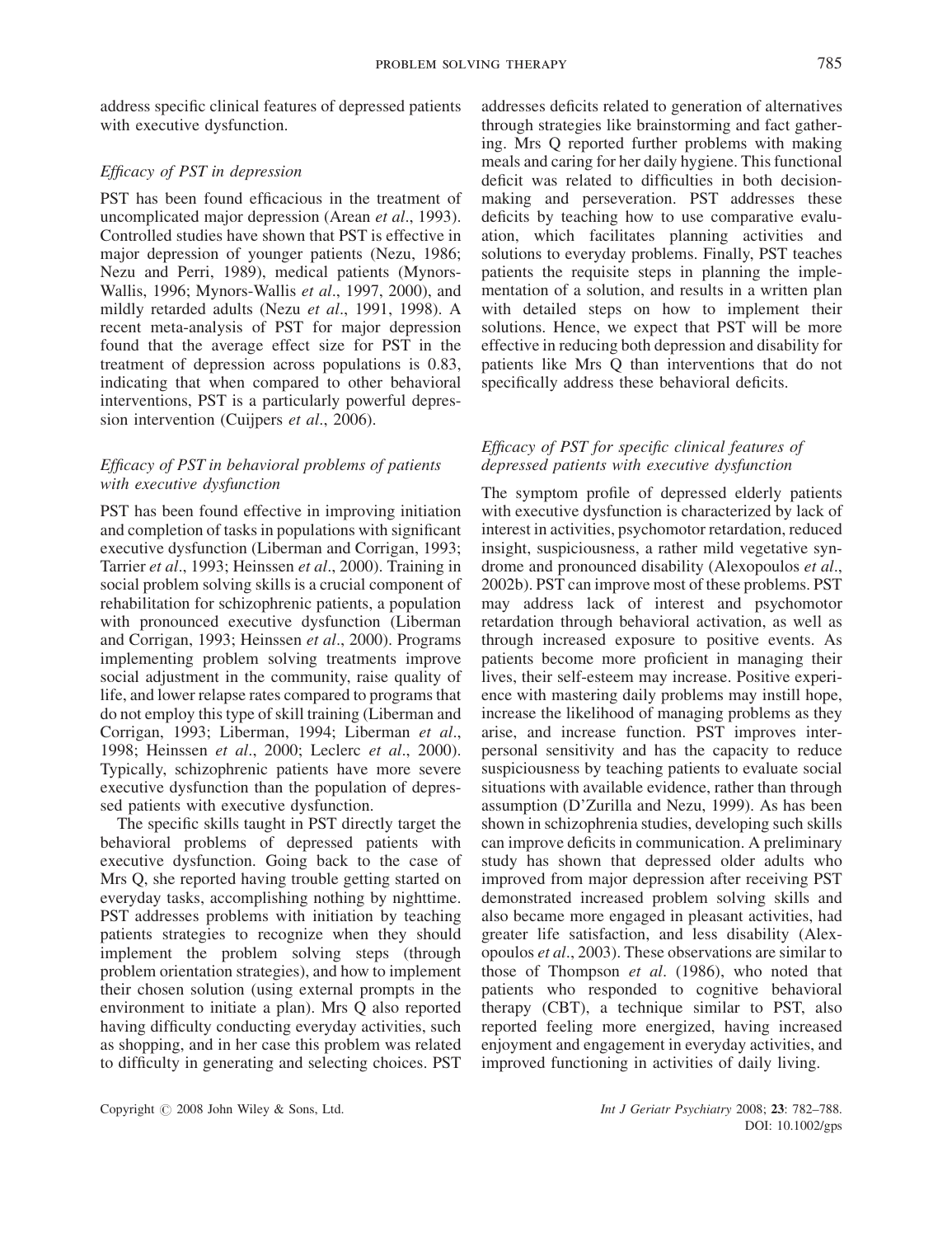## MODIFYING PST FOR DEPRESSED PATIENTS WITH EXECUTIVE **DYSFUNCTION**

Although we retained the principles and process of PST, we have modified how therapists teach PST to depressed patients with executive dysfunction in two ways. First, therapists offer more structure and direct assistance than in traditional PST during the first 4– 5 weeks of treatment. As treatment progresses and patients improve, therapists become less active in order to foster independent use of the PST method. Second, the teaching of PST is structured in a way that addresses affect regulation, perseveration, and initiation difficulties, common behavioral abnormalities that may interfere with skill acquisition.

Difficulties with affect regulation are common in depressed patients with executive dysfunction. Traditional PST specifies that the focus of PST should only be on problems directly tied to depressive affect (D'Zurilla and Nezu, 1999). However, depressed elderly patients with executive dysfunction and affect regulation problems may become overwhelmed when discussing an emotionally charged situation. This emotional reaction may interrupt the therapeutic process and consume a considerable amount of treatment time, while therapists help patients to contain their affect, rather than teach the PST method. For this reason, in patients with executive dysfunction, treatment starts by focusing on an emotionally neutral problem. As patients master PST, they then apply the model to more emotionally challenging problems.

Perseveration interferes most frequently with the 'alternative generation' step of PST because patients have difficulty thinking of unique solutions without prompting. Many patients with this presentation find themselves struggling in the decision making step because they cannot decide between solutions that are essentially a variation on one solution. For this reason, therapists offer solutions and help patients select one of them. As patients are exposed to different methods for reaching their goals, they become more experienced in identifying and selecting solutions for subsequent problems.

Initiation deficits can influence the 'solution implementation' step of PST. To overcome this limitation, therapists employ a variety of techniques, including making detailed action plans, calling patients to check their progress, and involving caregivers in the action plan process. Caregiver involvement can be as limited as having patients share their action plan with them and asking for assistance in implementation. It can also be as extensive as including caregivers in treatment, educating them about the PST method, and having them help their severely impaired family members initiate action plans.

#### **CONCLUSION**

The 'depression executive dysfunction syndrome' afflicts a considerable number of depressed elderly patients and may be resistant to conventional pharmacotherapy. While the biological dysfunctions contributing to this syndrome may serve as the theoretical basis of novel pharmacological research, the clinical characteristics of depressed patients with executive dysfunction suggest that non-pharmacological approaches targeting their behavioral deficits are efficacious.

We suggest that, among other treatments, PST is a theoretically sound approach to the treatment of the depression-executive dysfunction syndrome of late life. A reason for this assertion is that PST focuses on concrete problems that can be understood by patients with executive dysfunction and trains patients to address them using an easy to comprehend structured approach. Furthermore, PST has been found effective in uncomplicated geriatric major depression and in other psychiatric disorders accompanied by severe executive dysfunction. Finally, PST can address specific clinical features of depressed patients with executive dysfunction, especially when modified to address difficulties with affect regulation, initiation and perseveration.

In a small number of subjects, PST was found more effective than supportive therapy in reducing depressive symptoms and disability in elderly patients with major depression and executive dysfunction (Alexopoulos et al., 2003). A substantial part of the change in depression and disability was explained by the subjects' improvement in skill generating alternatives and decision making. A larger collaborative study has now concluded, and its results will be available soon. If these initial findings are confirmed, PST may become an important therapeutic option for a large group of depressed elderly patients likely to be drug resistant and to remain depressed and disabled.

#### CONFLICT OF INTEREST

None known.

#### ACKNOWLEDGEMENTS

This work was supported by P30 MH68638, R01 MH, R01 MH, K23 MH69784, K24 MH074717, R25 MH074500, MH51956, UD2 SM52643, and The Sanchez Foundation.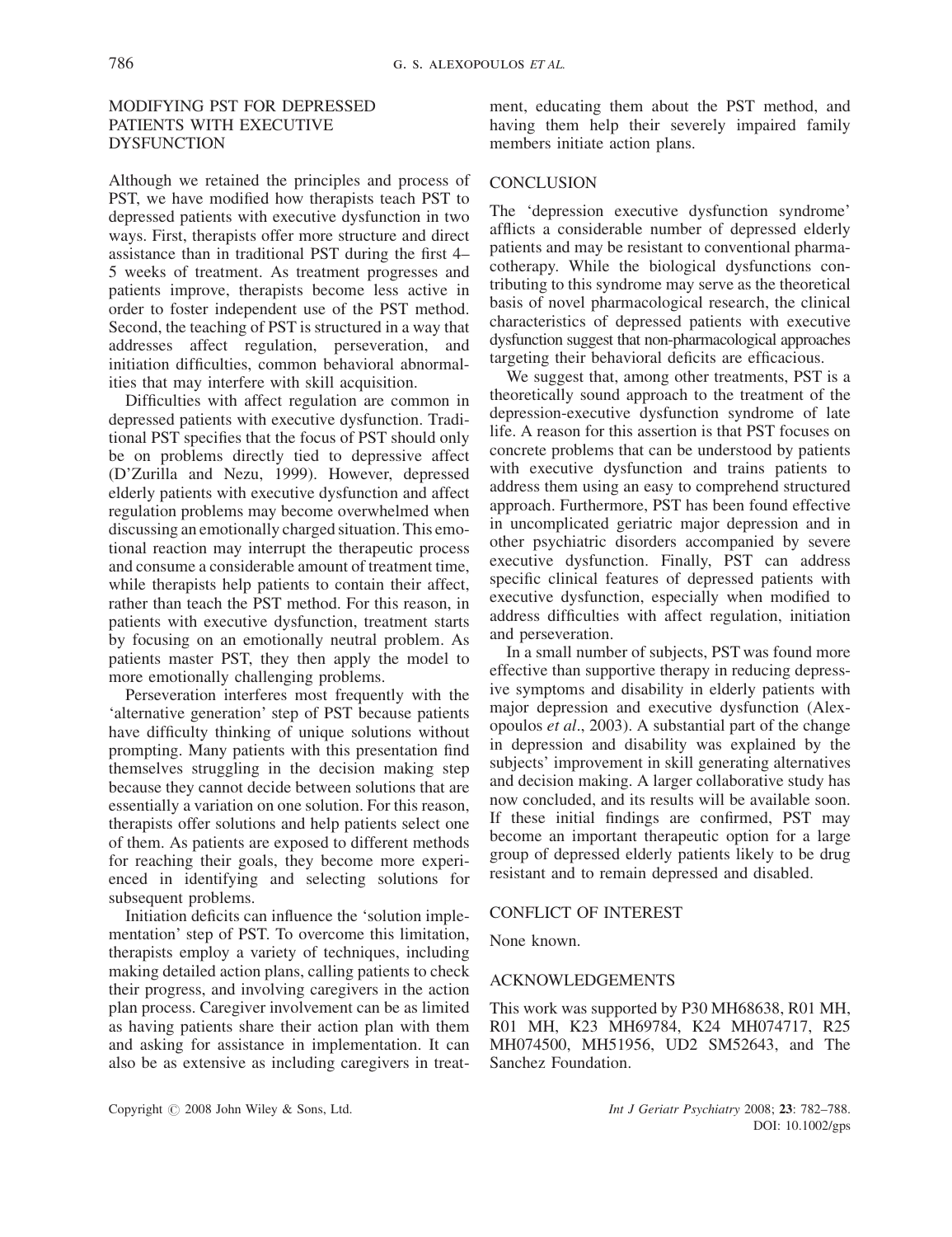#### REFERENCES

- Alexopoulos GS. 2002. Frontostriatal and limbic dysfunction in late-life depression. Am J Geriatr Psychiatry 10: 687–695.
- Alexopoulos GS. 2005. Depression in the elderly. Lancet 365: 1961–1970.
- Alexopoulos GS, Kiosses DN, Choi SJ, et al. 2002a. Frontal white matter microstructure and treatment response of late-life depression: a preliminary study. Am J Psychiatry 159: 1929-1932.
- Alexopoulos GS, Kiosses DN, Heo M, et al. 2005. Executive dysfunction and the course of geriatric depression. Biol Psychiatry 58: 204-210.
- Alexopoulos GS, Kiosses DN, Klimstra S, et al. 2002b. Clinical presentation of the 'depression-executive dysfunction syndrome' of late life. Am J Geriatr Psychiatry 10: 98–106.
- Alexopoulos GS, Meyers BS, Young RC, et al. 2000. Executive dysfunction and long-term outcomes of geriatric depression. ArchGen Psychiatry 57: 285–290.
- Alexopoulos GS, Murphy CF, Gunning-Dixon FM, et al. 2007. Event-related potentials in an emotional go/no-go task and remission of geriatric depression. Neuroreport 18: 217-221.
- Alexopoulos GS, Raue P, Arean P. 2003. Problem-solving therapy versus supportive therapy in geriatric major depression with executive dysfunction. Am J Geriatr Psychiatry 11: 46-52.
- Arean PA, Alexopoulos G. 2007. Psychosocial interventions for mental illness in late-life. Int J Geriatr Psychiatry 22: 99–100.
- Arean PA, Perri MG, Nezu AM, et al. 1993. Comparative effectiveness of social problem-solving therapy and reminiscence therapy as treatments for depression in older adults. J Consult Clin Psychol 61: 1003–1010.
- Arve S, Tilvis RS, Lehtonen A, et al. 1999. Coexistence of lowered mood and cognitive impairment of elderly people in five birth cohorts. Aging (Milano) 11: 90-95.
- Butters MA, Becker JT, Nebes RD, et al. 2000. Changes in cognitive functioning following treatment of late-life depression. Am J Psychiatry 157: 1949–1954.
- Cuijpers P, van Straten A, Smit F. 2006. Psychological treatment of late-life depression: a meta-analysis of randomized controlled trials. Int J Geriatr Psychiatry 21: 1139–1149.
- D'Zurilla TJ, Nezu AM. 1999. Problem-Solving Therapy: A Social Competence Approach to Clinical Intervention. Singer: New York.
- Grigsby J, Kaye K, Baxter J, et al. 1998. Executive cognitive abilities and functional status among community-dwelling older persons in the San Luis Valley Health and Aging Study. J Am Geriatr Soc 46: 590-596.
- Gum AM, Arean PA, Bostrom A. 2007. Low-income depressed older adults with psychiatric comorbidity: secondary analyses of response to psychotherapy and case management. Int J Geriatr Psychiatry 22: 124–130.
- Heinssen RK, Liberman RP, Kopelowicz A. 2000. Psychosocial skills training for schizophrenia: lessons from the laboratory. Schizophr Bull 26: 21–46.
- Hickie I, Scott E, Mitchell P, et al. 1995. Subcortical hyperintensities on magnetic resonance imaging: clinical correlates and prognostic significance in patients with severe depression. Biol Psychiatry 37: 151–160.
- Kalayam B, Alexopoulos GS. 1999. Prefrontal dysfunction and treatment response in geriatric depression. Arch Gen Psychiatry 56: 713–718.
- Kalayam B, Alexopoulos GS. 2003. A preliminary study of left frontal region error negativity and symptom improvement in geriatric depression. Am J Psychiatry 160: 2054–2056.
- Katona C, Hunter B, Bray J. 1998. A double-blind comparison of the efficacy and safely of paroxetine and imipramine in the treatment of depression with dementia. Int J Geriatr Psychiatry 13: 100–108.
- Kindermann SS, Kalayam B, Brown GG, et al. 2000. Executive functions and P300 latency in elderly depressed patients and control subjects. Am J Geriatr Psychiatry 8: 57–65.
- Kiosses DN, Klimstra S, Murphy C, Alexopoulos GS. 2001. Executive dysfunction and disability in elderly patients with major depression. Am J Geriatr Psychiatry 9: 269–274.
- Leclerc C, Lesage AD, Ricard N, et al. 2000. Assessment of a new rehabilitative coping skills module for persons with schizophrenia. Am J Orthopsychiatry 70: 380–388.
- Leuchter AF, Dunkin JJ, Lufkin RB, et al. 1994. Effect of white matter disease on functional connections in the aging brain. J Neurol Neurosurg Psychiatry 57: 1347–1354.
- Liberman RP. 1994. Psychosocial treatments for schizophrenia. Psychiatry 57: 104–114.
- Liberman RP, Corrigan PW. 1993. Designing new psychosocial treatments for schizophrenia. Psychiatry 56: 238–249; discussion 250–253.
- Liberman RP, Wallace CJ, Blackwell G, et al. 1998. Skills training versus psychosocial occupational therapy for persons with persistent schizophrenia. Am J Psychiatry 155: 1087–1091.
- Lockwood KA, Alexopoulos GS, Kakuma T, Van Gorp WG. 2000. Subtypes of cognitive impairment in depressed older adults. Am J Geriatr Psychiatry 8: 201–208.
- Lynch TR, Cheavens JS, Cukrowicz KC, et al. 2007. Treatment of older adults with co-morbid personality disorder and depression: a dialectical behavior therapy approach. Int J Geriatr Psychiatry 22: 131–143.
- Merriam AE, Aronson MK, Gaston P, et al. 1988. The psychiatric symptoms of Alzheimer's disease. *J Am Geriatr Soc* 36: 7– 12.
- Miller MD, Reynolds CF 3rd. 2007. Expanding the usefulness of Interpersonal Psychotherapy (IPT) for depressed elders with co-morbid cognitive impairment. Int J Geriatr Psychiatry 22: 101–105.
- Morris RG, Morris LW. 1991. Cognitive and behavioural approaches with the depressed elderly. Int J Geriatr Psychiatry 6: 407-413.
- Murphy CF, Alexopoulos GS. 2004. Longitudinal association of nitiation/perseveration and severity of geriatric depression. Am J Geriatr Psychiatry 12: 50–56.
- Mynors-Wallis L. 1996. Problem-solving treatment: evidence for effectiveness and feasibility in primary care. Int J Psychiatry Med 26: 249–262.
- Mynors-Wallis L, Davies I, Gray A, et al. 1997. A randomised controlled trial and cost analysis of problem-solving treatment for emotional disorders given by community nurses in primary care. Br J Psychiatry 170: 113–119.
- Mynors-Wallis LM, Gath DH, Day A, Baker F. 2000. Randomised controlled trial of problem solving treatment, antidepressant medication, and combined treatment for major depression in primary care. BMJ 320: 26–30.
- Nadler JD, Richardson ED, Malloy PF, et al. 1993. The ability of the Dementia Rating Scale to predict everyday functioning. Arch Clin Neuropsychol 8: 449–460.
- Nebes RD, Butters MA, Mulsant BH, et al. 2000. Decreased working memory and processing speed mediate cognitive impairment in geriatric depression. Psychol Med 30: 679–691.
- Nezu AM. 1986. Efficacy of a social problem-solving therapy approach for unipolar depression. J Consult Clin Psychol 54: 196–202.

Copyright  $\odot$  2008 John Wiley & Sons, Ltd. Int J Geriatr Psychiatry 2008; 23: 782–788.

DOI: 10.1002/gps